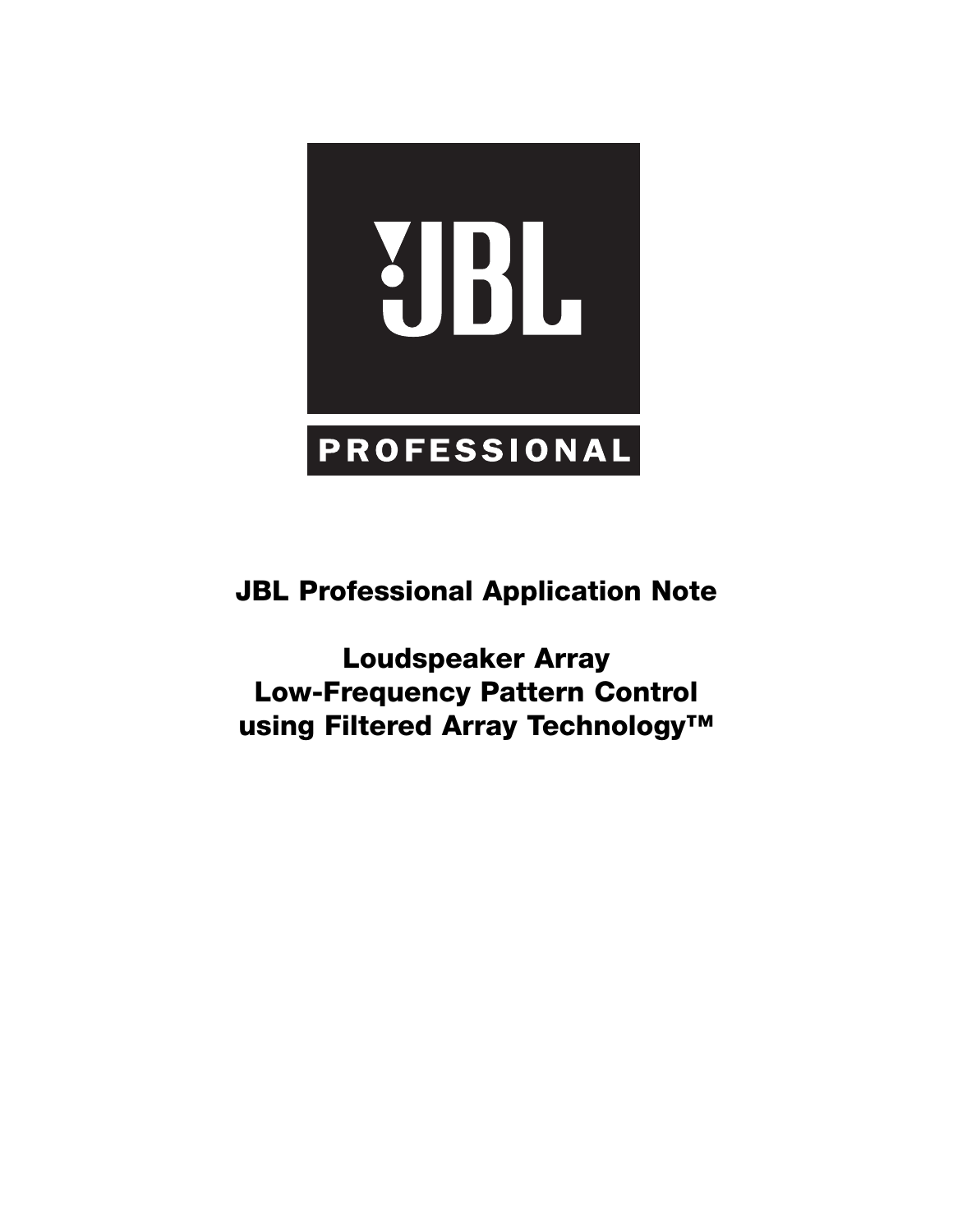### **1: Overview**

Array directivity control theory is not new. Olson's *Acoustical Engineering* in 1940 discussed Gradient microphone arrays, and both it and Beranekís 1954 Acoustics have sections on line arrays. In the 1970s JBL offered two tapered and shaded line array systems, the 4375 and 4380 designed by George Augspuger. David Klepper, Topper Sowden, and others have used sophisticated line array designs for installed sound reinforcement system for several years.

Low cost DSP that conveniently provides the signal processing required for low frequency control, coupled with customer requirements dictating smaller arrays with tighter pattern control, has renewed interest in the concept. Simulation software aided design has further stimulated manufactures to offer solutions to the market.

JBL researched several approaches to controlling the low frequency pattern, including constructing full size arrays for proof of concept. Three of the most useful designs are presented here. Two are Halfwave Line Arrays, which provide good attenuation at 90∞ off-axis and propagate radiation into the audience area with half the rate of attenuation of a non "steered" cluster. That is, because of the directivity characteristics of the array SPL drops 3 dB with doubling of distance, not 6 dB. This provides more even coverage from front to back at low frequencies, previously a difficult problem. The third cluster is a Gradient Array. It uses a steering element behind the main cluster to null the main clusterís radiation directly below it. This can be very useful in houses of worship and other applications using lavalier or podium microphones located underneath the cluster. One other important advantage of this design is its compactness.

Section 2 of this paper describes how constructive interference works to provide pattern control and Section 3 details the cluster components, construction, signal processing parameters, and expected results.

# **2: Demonstration of Principle**

In this section we will use very small loudspeakers to demonstrate interference concepts, and how they can be used for directivity control. The loudspeaker used is about one third the size of what would be used for sound reinforcement. Therefore the effects can be scaled in frequency: what occurs at 300 Hz in the model will be at 100 Hz for a cluster three times as large.

When two sound sources producing identical program are displaced relative to each other, they will combine to produce a unique interference pattern that depends on the observerís location. The interference pattern is a result of the different arrival times from the two sources. For a position directly on the common axis of the two sources, and equal distance from each of them, the relative combined response will simply be +6 dB louder than that of a single source alone. This is known as coherent summation of two signals. They are identical in phase and amplitude at all frequencies and thus combine to +6 dB. Figure 1 shows what occurs when an observer moves slightly off-axis of two sources. This example illustrates two different positions, the first position creates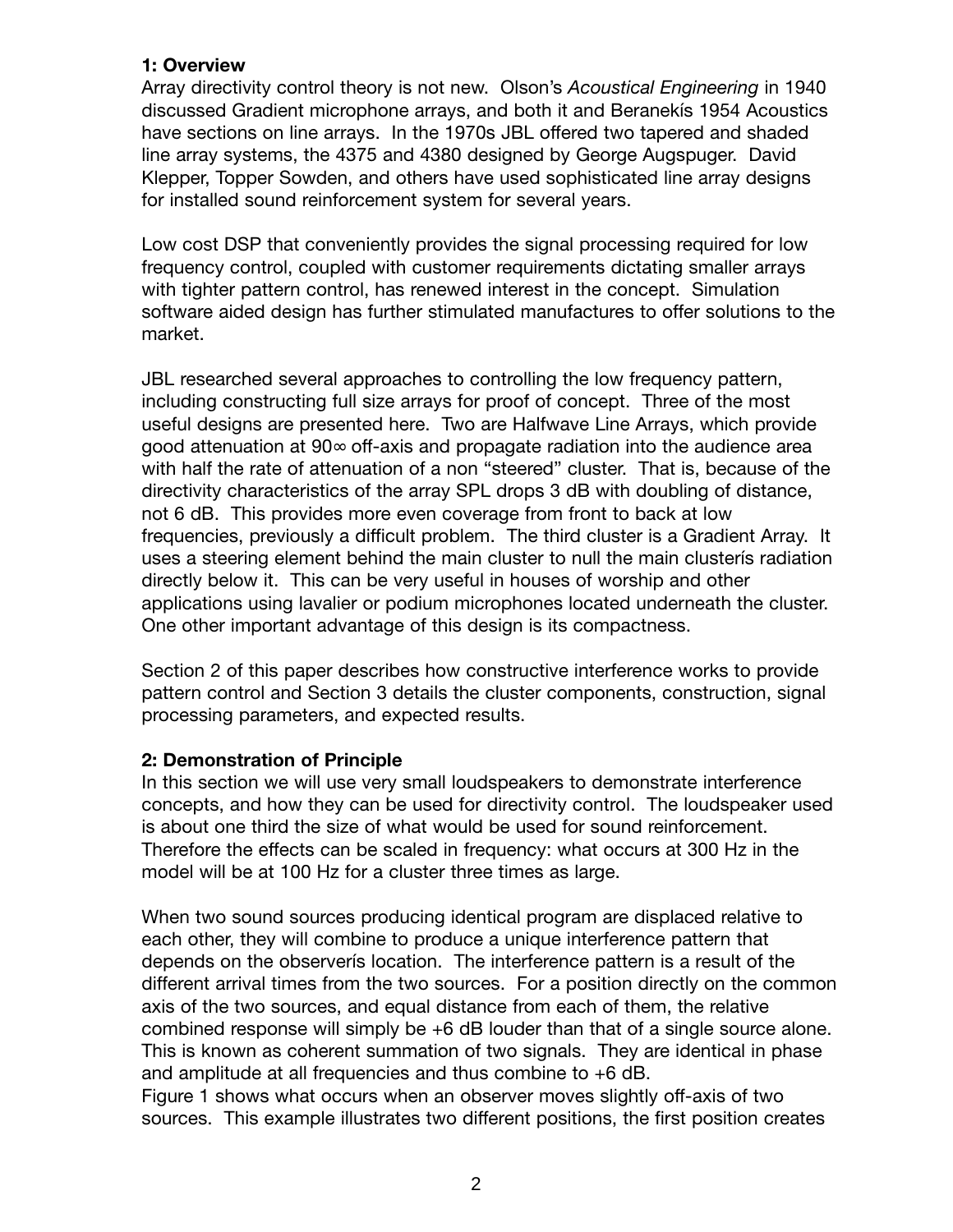a condition where the path length difference results in a time displacement of 0.25 ms, the second 1 ms. The 0.25 ms difference will result in an apparent  $180^\circ$ phase shift for the frequency of 2 kHz and an apparent phase shift of 360° at 4 kHz. The frequency dependent phase shift introduced by the relative displacement of the two sound sources means that the sound cancels starting at 2 kHz, is reinforced at 4 kHz, cancels at 6 kHz, and so on every 2 kHz. This type of response is known as comb filtering because of its resulting frequency response. If the resulting displacement were 1 ms, then the fundamental cancellation is at 500 Hz, with summation and cancellation intervals of 500 Hz.



The interference (comb filtering response) occurring in an array of loudspeakers can be used to our advantage for directivity control. Figure 2 is an example of four loudspeakers placed in a line with a 23.5-cm (9.25") spacing, without filtering.



Here is the on-axis, 45°off-axis, and 90° off-axis response of a four element line array. The on-axis level goes up by +12 dB relative to a single element, and the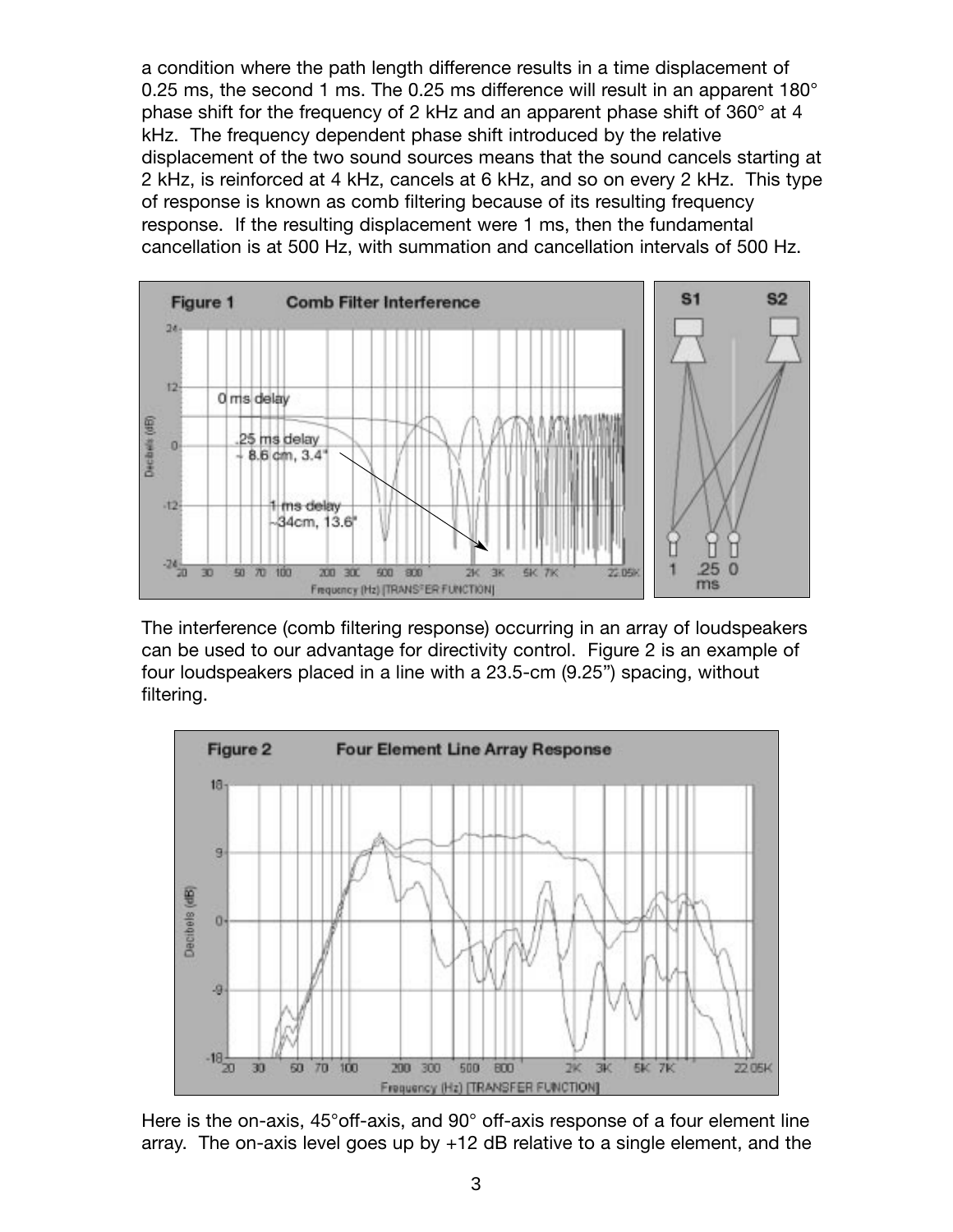90° axis attenuation is increased to as much as 15 dB in the 400 Hz to 800 Hz octave band. However, the response is not uniform and would have an annoying sound due to the peak in the response at 1.6 kHz. Summation of elements 4 and 1 create a primary interference notch in the 200 Hz to 300 Hz band. This would be expected because the spacing of the loudspeakers produces a 1.4 ms delay between the sound arrivals at the 90° off axis position. Each pair of loudspeakers will produce its own comb filter response that can be used for pattern control. Summation of elements 4 and 2 create a primary interference notch in the 400 Hz region, elements 4 and 3 in the 800 Hz region. If we use a set of bandpass filters on the array elements so that each pair is operated only over their primary notch bandpass, we could smooth the off axis response.

Figure 3 shows the result of applying bandpass filters to a four-element system. Element 1 is operated full range, Element 2 is operated only in the octave about 750 Hz, Element 3 the octave about 273 Hz, element 4 the octave about 215 Hz. The 90° off axis attenuation is now nearly 14 dB across a wide bandwidth with a smoother response. The 45° response is about 10 dB down and exhibits smooth response. Note the trade off for this array to the typical line source is that the maximum on axis level is 3 dB down from the driving all array elements full range.



A gradient array is very useful in that it allows the designer to "tune" the attenuation null. The simulation in Figure 4 shows how varying the delay to the steering element moves the null.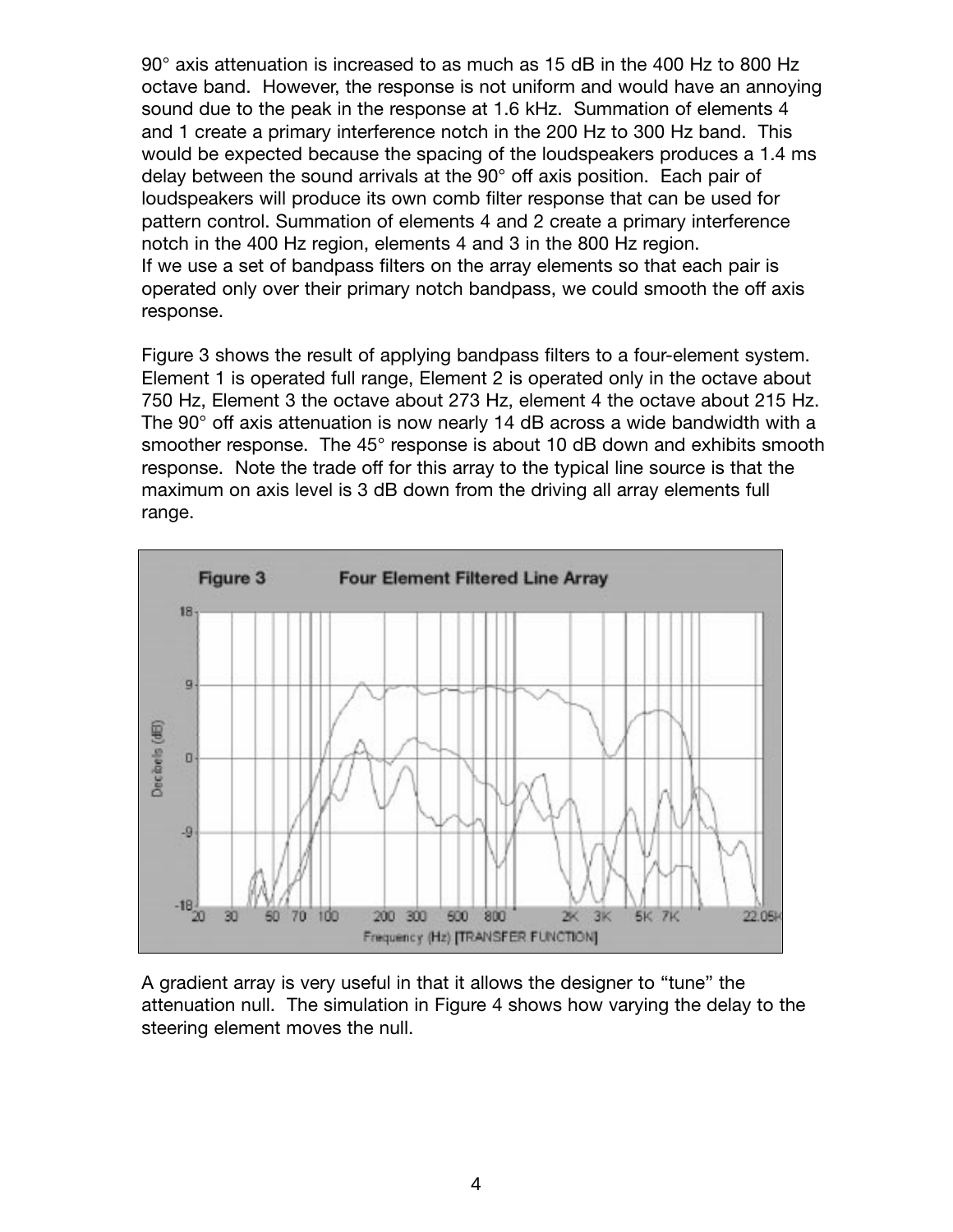

A full range loudspeaker or a cluster of loudspeakers is arranged in front of a "steering element". The steering element is driven over a limited bandwidth of ~150 Hz, at -6 dB from the main speaker, with inverted polarity. The front element(s) have signal delay, the amount of delay determines the null location. Construction of this array can be very compact requiring an envelope as small as one cubic foot. An array capable of a medium size house of worship requires only cube three feet per side.

#### **Section 3: Practical Implementations of Filtered Array Technology**

This section describes three arrays; a Three Element Bandpass, a Four Element Bandpass, and a Gradient. Information on construction, signal processing and performance is given for each array. JBL Sound Power model loudspeakers, their arrangement, and DSC260 signal processing parameters are presented. On-axis, 45° and 90° off-axis frequency response curves are also included. The response curves provide both the best method to evaluate the arrayís suitability for use with open microphones, and a convenient performance verification check requiring only three measurements.

Please note rear wall and ceiling reflections will interfere with pattern control. It is recommended that the cluster be at least 20 feet from rear wall and 10 feet from ceiling. The gradient array can be mounted directly against the ceiling, or be spaced a minimum of 10 feet away.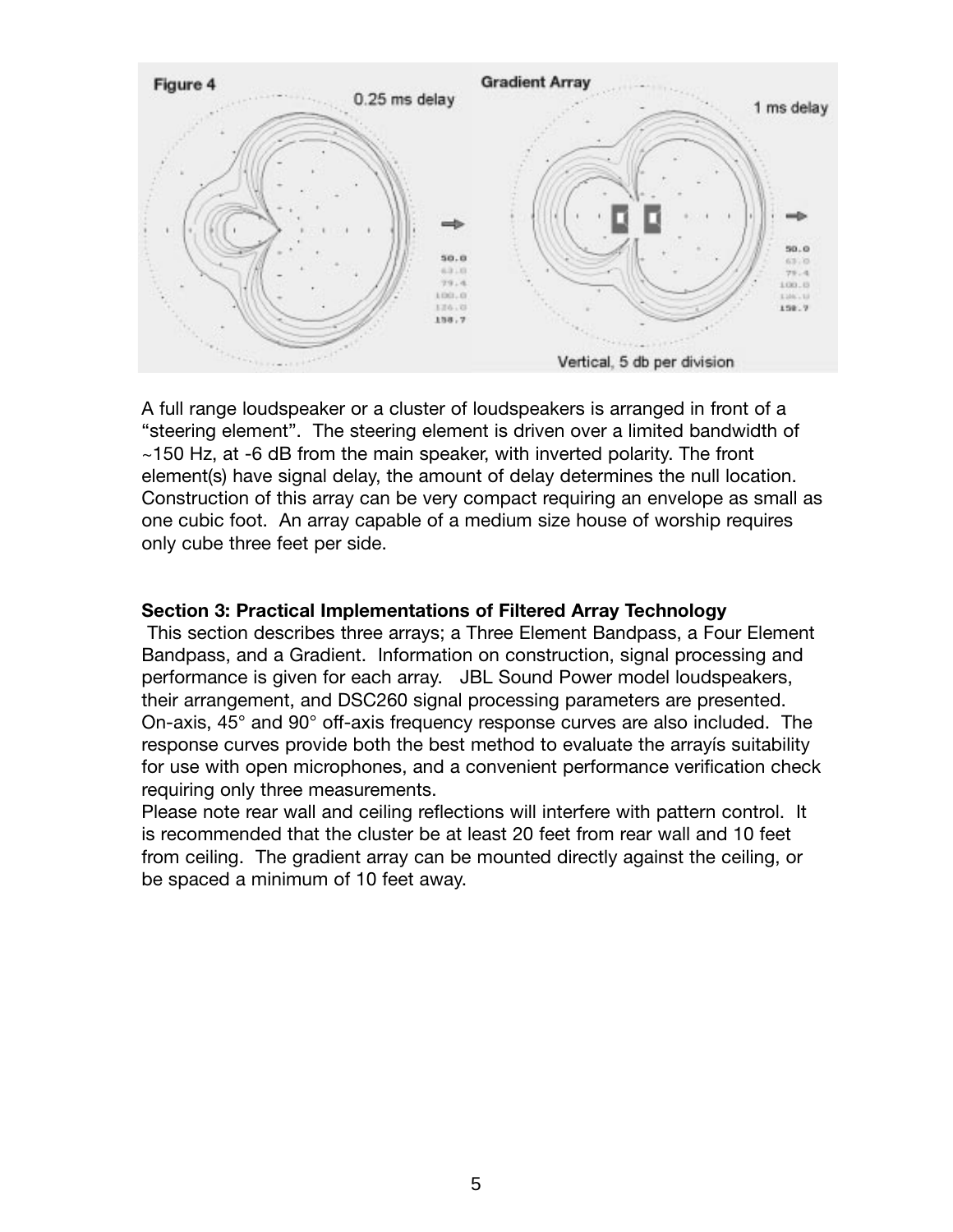### **3 Element Bandpass Array**

This simple array combines moderate under cluster attenuation with uniform coverage to the rear of the room. The example shown provides 120° horizontal coverage but other loudspeakers can be used to cover as narrow as 60°, or up to 360° of horizontal coverage. When using other configurations, care should be taken to balance the output of both low frequency steering elements with the clusterís output to maintain desired coverage.

Coverage Angles: 120° Horizontal x 50° Vertical (For Array Shown) Under Cluster Attenuation:> 6 dB Cluster Configuration: 2 Unit Arc + Vertical Low Frequency Pair Array Elements: 2 x SP215-6 + 1 x SP215S Signal Processing: 1 x DSC260 Amplifiers: 4 Channels, 2 x MPX600

|                  | <b>Signal Processing Parameters</b> |                |                   |                            |      |          |                  |                  |             |                   |      |            |       |      |  |  |
|------------------|-------------------------------------|----------------|-------------------|----------------------------|------|----------|------------------|------------------|-------------|-------------------|------|------------|-------|------|--|--|
| <b>Amplifier</b> |                                     | <b>Element</b> |                   | <b>Steering Filters</b>    |      |          |                  |                  |             | <b>Eq Filters</b> |      |            |       |      |  |  |
| #                | Ch                                  |                | <b>Encl Trans</b> | <b>Gain Delay Polarity</b> |      | Lo Slope | Hi Slope         | Type             | Freq        | Gain              | Type | Freg       | Gain  |      |  |  |
|                  |                                     |                |                   | dB                         | ms   |          | dB / Type / Freq | dB / Type / Freq | <b>Bdw</b>  | Hz                | dB   | <b>Bdw</b> | Hz    | dB   |  |  |
|                  | A                                   |                | LF 1              | -3                         | 0.27 | Norm     | 12 / But / 36    | 12/LR/189        |             |                   |      |            |       |      |  |  |
|                  | в                                   |                | LF <sub>2</sub>   | -15                        | 0.27 | Norm     | 12 / But / 36    | 18 / But / 1.14k | 0.8         | 210               | 8    |            |       |      |  |  |
| 2                | А                                   | 2.3            | LF                | ٥                          | 0.27 | Norm     | 12 / But / 46    | 24 / LR / 1.14k  | 0.3         | 1k                | -2   |            |       |      |  |  |
| 2                | в                                   | 2,3            | HF                | -8                         | 0    | Norm     | 24 / LR / 1.14k  | Out              | <b>Hi12</b> | 8.28k             | 5    | 0.45       | 3.48k | $-2$ |  |  |



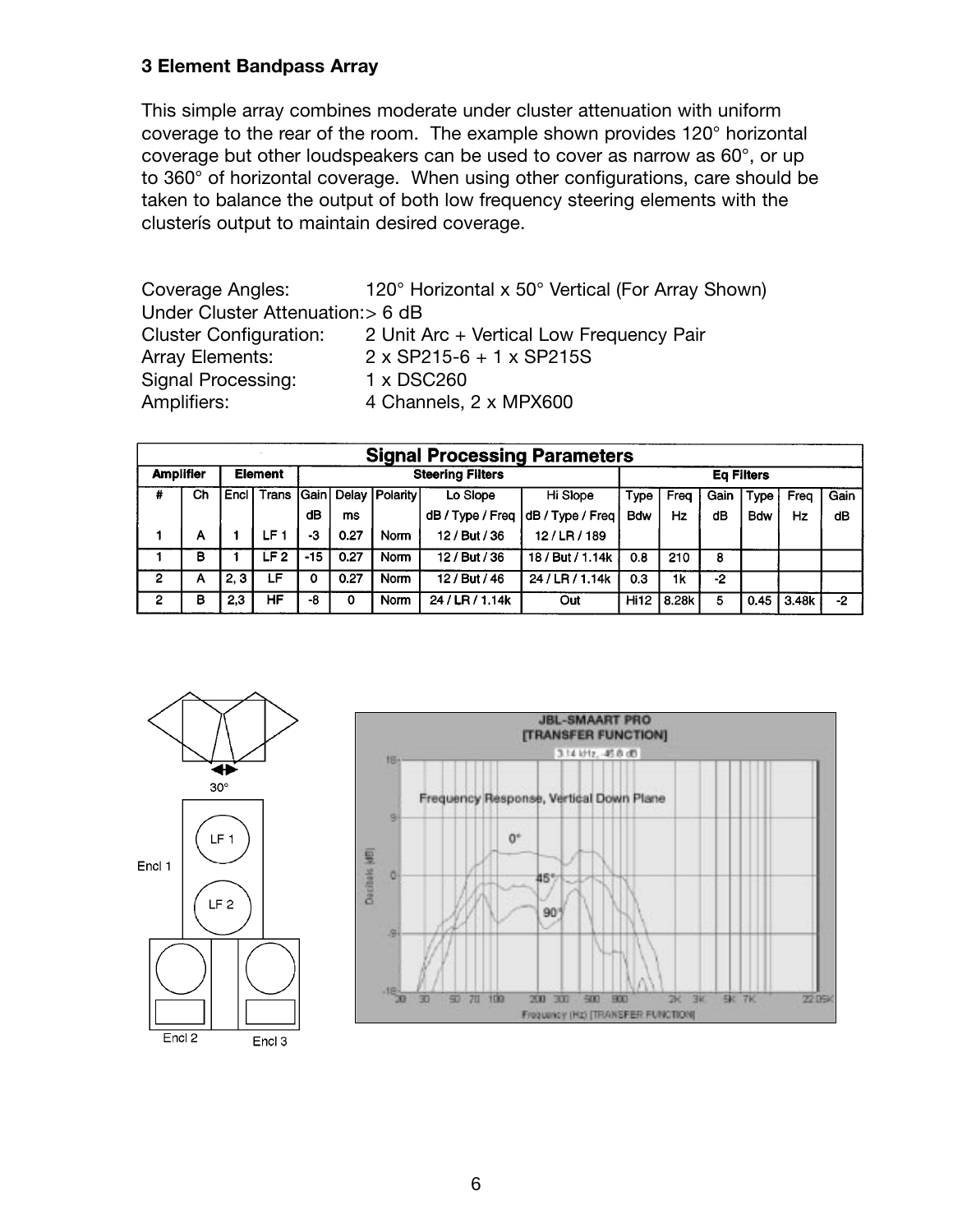# **4 Element Bandpass Array**

This more complex array combines moderate under cluster attenuation with very uniform coverage to the rear of the room. The example shown provides 60° horizontal coverage by 95° vertical but other loudspeakers can be used to cover wider than 60° of horizontal coverage. When using other configurations, care should be taken to balance the output of both low frequency steering elements with the clusterís output to maintain desired coverage.

| Coverage Angles:                  | 60° Horizontal x 95° Vertical                       |  |  |  |  |  |
|-----------------------------------|-----------------------------------------------------|--|--|--|--|--|
| Under Cluster Attenuation: > 6 dB |                                                     |  |  |  |  |  |
| <b>Cluster Configuration:</b>     | 3 Element Arc + Side Low Frequency Pair             |  |  |  |  |  |
| <b>Array Elements:</b>            | $3 \times$ SP215-6 + 2 x CSP115 (Custom Shop Model) |  |  |  |  |  |
| Signal Processing:                | 1 x DSC260                                          |  |  |  |  |  |
| Amplifiers:                       | 6 Channels, 2 x MPX1100, 4 x MPX600                 |  |  |  |  |  |

|                  | <b>Signal Processing Parameters</b> |                      |     |                         |             |             |                  |                  |                   |           |    |                           |     |       |  |
|------------------|-------------------------------------|----------------------|-----|-------------------------|-------------|-------------|------------------|------------------|-------------------|-----------|----|---------------------------|-----|-------|--|
| <b>Amplifier</b> |                                     | <b>Element</b>       |     | <b>Steering Filters</b> |             |             |                  |                  | <b>Eq Filters</b> |           |    |                           |     |       |  |
| #                | Ch                                  | <b>Trans</b><br>Encl |     | Gain                    | Delay       | Polarity    | Lo Slope         | Hi Slope         | Type              | Frea      |    | Gain   Type   Freq   Gain |     |       |  |
|                  |                                     |                      |     | dB                      | ms          |             | dB / Type / Freq | dB / Type / Freq | <b>Bdw</b>        | <b>Hz</b> | dB | <b>Bdw</b>                | Hz  | dB    |  |
|                  | А                                   |                      | LF  | 0                       | 0.021       | <b>Norm</b> | 12 / But / 46    | 12/LR/138        |                   |           |    |                           |     |       |  |
|                  | в                                   | 2                    | LF  | 0                       | 0.896       | Norm        | 12/LR/500        | $12$ / LR / 1k   |                   |           |    |                           |     |       |  |
| $\mathbf{2}$     | Α                                   | 3                    | LF. | $-15$                   | 0.979       | Norm        | 12 / But / 46    | 24 / LR / 1.14k  |                   | 241       | 6  | <b>Hi12</b>               | 615 | $-10$ |  |
| 2                | в                                   | 4                    | LF  | 0                       | $\mathbf 0$ | Norm        | 12 / But / 46    | 24 / LR / 1k     |                   |           |    |                           |     |       |  |
| з                | Α                                   |                      | HF  | $-7$                    | 1.313       | <b>Norm</b> | 24 / LR / 3k     | Out              | Hi12              | 8.28k     | 5  |                           |     |       |  |
| з                | в                                   | 3, 4                 | ΗF  | -4                      | 0.542       | <b>Norm</b> | 24 / LR / 1k     | Out              | Hi12              | 8.28k     | 5  |                           |     |       |  |